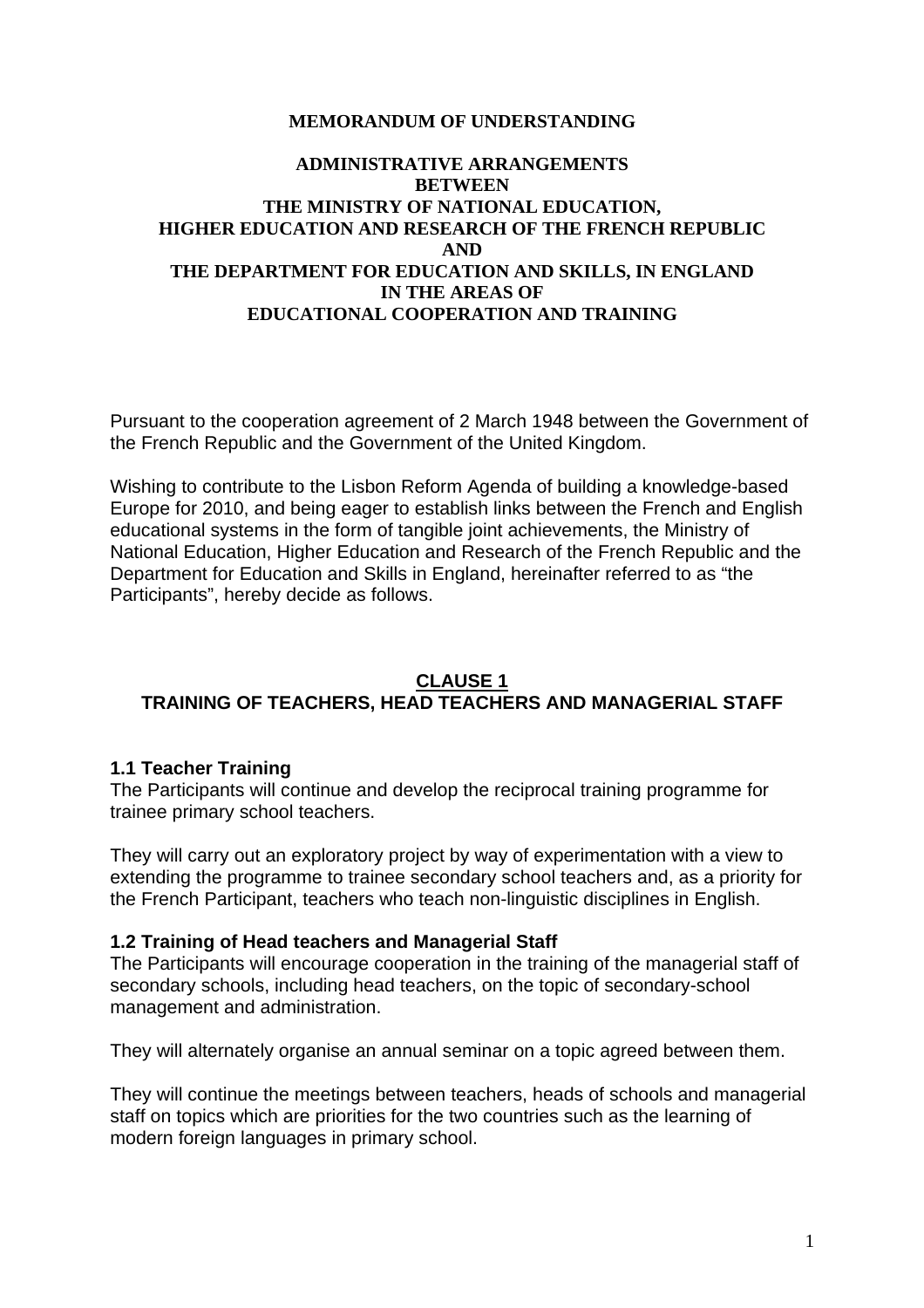## **CLAUSE 2 SCHOOL AND UNIVERSITY PARTNERSHIPS**

## **2.1 School Partnerships**

The Participants will maintain and promote partnerships, and in particular educational cooperation projects between their primary schools and secondary schools, through pupil exchanges or by means of information and communication technologies, notably within the framework of the exchange programme between Language Colleges and Sections Européennes (LC-SE) and the Community e-Twinning Programme.

In the sphere of vocational education, they will continue to promote training courses for pupils, teachers and head teachers, including those in further education, with a view to developing innovative educational projects. They will develop or strengthen the teaching of the partner's language.

They will jointly organise an annual conference of young people on a chosen topic which shall take place alternately in France and England.

# **2.2 University Partnerships**

The Participants will turn the lessons learned from innovative initiatives such as the TransManche Project to good advantage and to encourage a strengthening of the cooperation between their higher education institutions whilst not compromising their autonomy.

In the context of the Bologna Process, the Participants will alternately organise a high-level annual meeting to intensify dialogue on the major topics of common interest in the higher education field.

## **CLAUSE 3 EXCHANGES ON TOPICS OF COMMON INTEREST**

## **3.1 Expert Groups**

The Participants will continue the exchanges of views and good practice in the context of expert groups. The topics to be addressed will be defined jointly and reviewed every two years.

The priority topics identified are the following:

- school/family relations,
- responsible behaviour education: citizenship, nutritional education and diet,
- decentralised cooperation,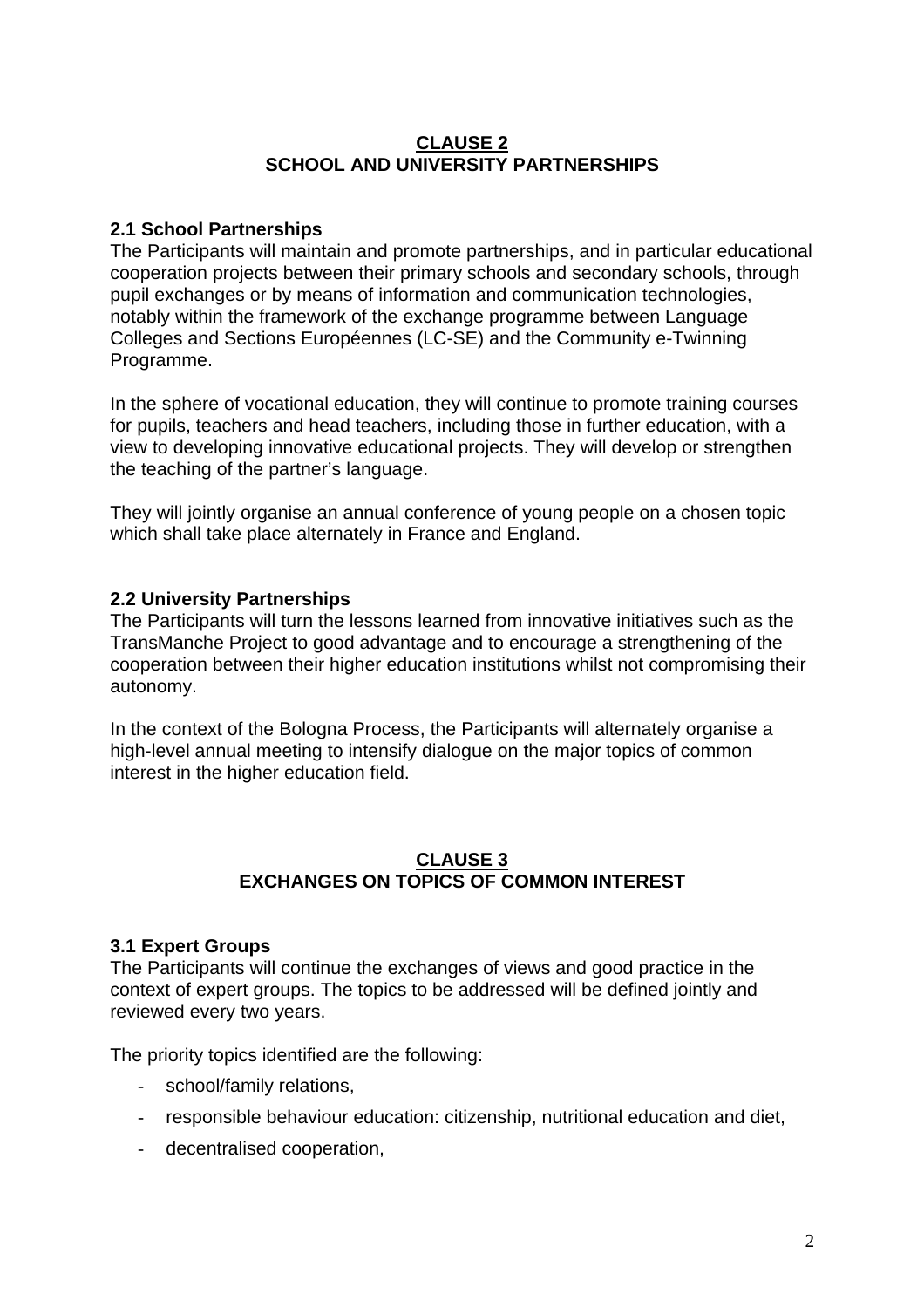- joint design of teaching programmes and certification for vocational qualifications geared to the labour market, more specifically for 14-19 year olds.

### **3.2 Café Education**

The Participants will encourage exchanges of information and good practice between educationalists through the medium of videoconferencing sessions known as "café éducation" three or four times a year on jointly selected topics.

# **CLAUSE 4**

All actions implemented under this agreement may be noted down in a report, at the discretion of the Participants, in order to maintain a record thereof.

## **CLAUSE 5**

The Steering Committee will act as the decision-making structure and meet in an annual plenary session. The Participants must have the agreement from the Steering Committee for major actions and any financial requirements in respect of these arrangements. The composition thereof is left to the initiative of the Participants.

An implementation group will meet in plenary session, at least once, before the steering committee meets in order to prepare its work and present it with a schedule of actions. The composition thereof is left to the initiative of the Participants.

Thematic implementation groups will be formed as and when required, at the initiative of either Participant. They will report to the steering committee via the implementation group.

## **CLAUSE 6**

The present arrangements will have effect for a term of four years. They will come into operation on the date of signature. They may be cancelled by either of the Participants giving three months' written notice to the other.

Halfway through the term of the present arrangement and upon its expiry, the Participants will conduct an evaluation of its implementation.